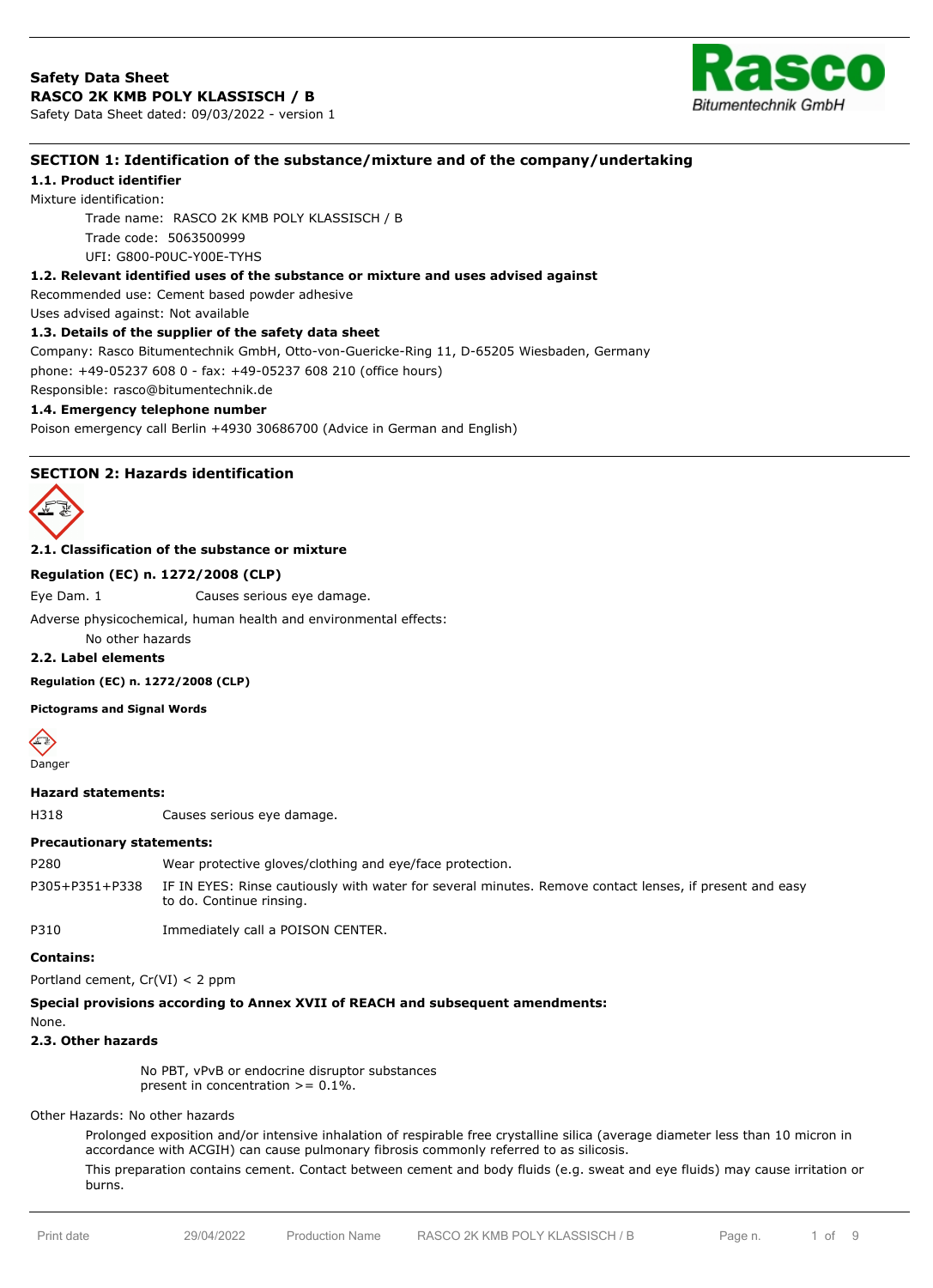# **SECTION 3: Composition/information on ingredients**

### **3.1. Substances**

Not Relevant

### **3.2. Mixtures**

Mixture identification: RASCO 2K KMB POLY KLASSISCH / B

### **Hazardous components within the meaning of the CLP regulation and related classification:**

| Concentration<br>(% w/w) | Name                                                   | Ident. Numb.                                     | Classification                                                           | <b>Registration Number</b> |
|--------------------------|--------------------------------------------------------|--------------------------------------------------|--------------------------------------------------------------------------|----------------------------|
| $≥2.5 - <5%$             | Portland cement, $Cr(VI) < 2$ ppm                      | EC:266-043-4                                     | CAS:65997-15-1 STOT SE 3, H335; Skin Irrit. 2,<br>H315; Eye Dam. 1, H318 |                            |
| $\frac{1}{2}$            | $\geq$ 0.01 - <0.016 free crystalline silica (Ø <10 µ) | CAS: 14808-60-7 STOT RE 1, H372<br>EC: 238-878-4 |                                                                          |                            |

# **SECTION 4: First aid measures**

### **4.1. Description of first aid measures**

In case of skin contact:

Immediately take off all contaminated clothing.

Areas of the body that have - or are only even suspected of having - come into contact with the product must be rinsed immediately with plenty of running water and possibly with soap.

OBTAIN IMMEDIATE MEDICAL ATTENTION.

Wash thoroughly the body (shower or bath).

Remove contaminated clothing immediately and dispose of safely.

In case of eyes contact:

After contact with the eyes, rinse with water with the eyelids open for a sufficient length of time, then consult an opthalmologist immediately.

Protect uninjured eye.

In case of Ingestion:

Do not induce vomiting, get medical attention showing the SDS and the hazard label.

In case of Inhalation:

Remove casualty to fresh air and keep warm and at rest.

### **4.2. Most important symptoms and effects, both acute and delayed**

Eye irritation

Eye damages

### **4.3. Indication of any immediate medical attention and special treatment needed**

In case of accident or unwellness, seek medical advice immediately (show directions for use or safety data sheet if possible).

Treatment:

(see paragraph 4.1)

### **SECTION 5: Firefighting measures**

### **5.1. Extinguishing media**

Suitable extinguishing media:

Water.

Carbon dioxide (CO2).

Extinguishing media which must not be used for safety reasons:

None in particular.

### **5.2. Special hazards arising from the substance or mixture**

Do not inhale explosion and combustion gases.

# **5.3. Advice for firefighters**

Use suitable breathing apparatus.

### **SECTION 6: Accidental release measures**

### **6.1. Personal precautions, protective equipment and emergency procedures**

Wear personal protection equipment. Remove persons to safety.

### **6.2. Environmental precautions**

Do not allow to enter into soil/subsoil. Do not allow to enter into surface water or drains.

# **6.3. Methods and material for containment and cleaning up**

Take up mechanically and dispose of according to local/state/federal regulations

Scoop into containers and seal for disposal.

Retain contaminated washing water and dispose it.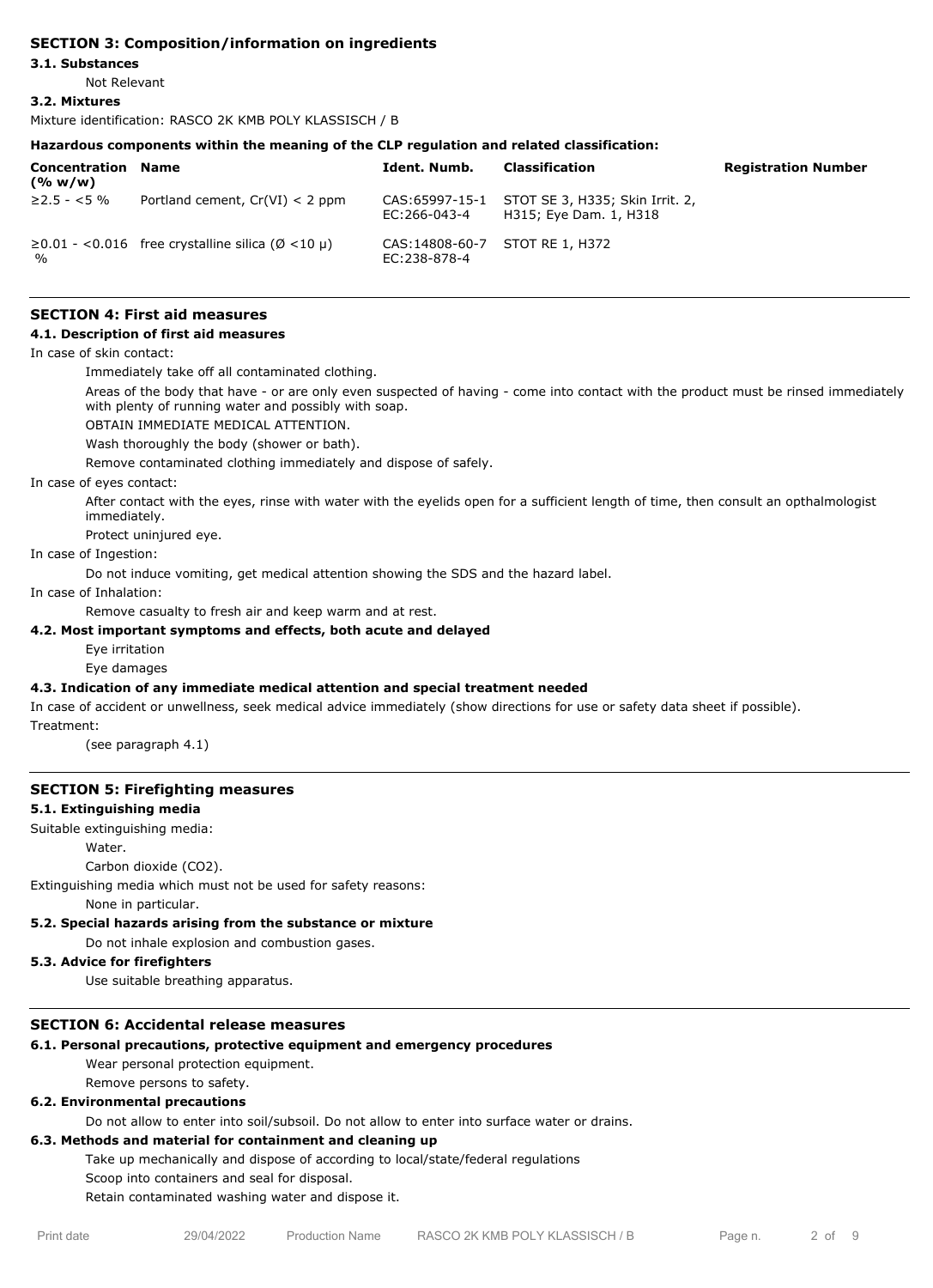### **6.4. Reference to other sections**

See also section 8 and 13

# **SECTION 7: Handling and storage**

# **7.1. Precautions for safe handling**

Avoid contact with skin and eyes, inhalation of vapours and mists.

Don't use empty container before they have been cleaned.

Before making transfer operations, assure that there aren't any incompatible material residuals in the containers.

Contaminated clothing should be changed before entering eating areas.

Do not eat or drink while working.

See also section 8 for recommended protective equipment.

# **7.2. Conditions for safe storage, including any incompatibilities**

Keep away from food, drink and feed.

Incompatible materials:

None in particular.

Instructions as regards storage premises:

Adequately ventilated premises.

### **7.3. Specific end use(s)**

Recommendation(s)

None in particular

Industrial sector specific solutions:

None in particular

# **SECTION 8: Exposure controls/personal protection 8.1. Control parameters**

# **List of components with OEL value**

| Component                                     | <b>OEL</b><br><b>Type</b> | Country                           | <b>Ceiling Long</b> | <b>Term</b><br>mg/m3 | Long<br><b>Term</b><br>ppm | Short<br><b>Term</b><br>mg/m3 | <b>Short</b><br><b>Term</b><br>ppm | <b>Behaviour Note</b> |                                                                                                                                    |
|-----------------------------------------------|---------------------------|-----------------------------------|---------------------|----------------------|----------------------------|-------------------------------|------------------------------------|-----------------------|------------------------------------------------------------------------------------------------------------------------------------|
| Portland cement, Cr(VI) < ACGIH None<br>2 ppm |                           |                                   |                     | 1                    |                            |                               |                                    |                       | (E,R), A4 - Pulm func, resp<br>symptoms, asthma                                                                                    |
|                                               |                           | <b>National FINLAND</b>           |                     | 5                    |                            |                               |                                    |                       | FINLAND, inhalerbart<br>damm                                                                                                       |
|                                               |                           | <b>National FINLAND</b>           |                     | 1                    |                            |                               |                                    |                       | FINLAND, respirabel<br>fraktion                                                                                                    |
|                                               | <b>NDS</b>                | <b>POLAND</b>                     |                     | 6                    |                            |                               |                                    |                       | frakcja wdychalna                                                                                                                  |
|                                               | <b>NDS</b>                | <b>POLAND</b>                     |                     | $\overline{2}$       |                            |                               |                                    |                       | frakcja respirabilna                                                                                                               |
|                                               | <b>ACGIH</b>              |                                   |                     | 1                    |                            |                               |                                    |                       | A4 - Not Classifiable as a<br>Human<br>Carcinogen; pulmonary<br>function; respiratory<br>symptoms; asthma                          |
|                                               | <b>National SPAIN</b>     |                                   |                     | 4                    |                            |                               |                                    |                       |                                                                                                                                    |
|                                               |                           | <b>National FINLAND</b>           |                     | 5                    |                            |                               |                                    |                       |                                                                                                                                    |
|                                               |                           | <b>National FINLAND</b>           |                     | $\mathbf{1}$         |                            |                               |                                    |                       |                                                                                                                                    |
|                                               |                           | National PORTUGAL                 |                     | 10                   |                            |                               |                                    |                       |                                                                                                                                    |
|                                               |                           | National BELGIUM                  |                     | 10                   |                            |                               |                                    |                       |                                                                                                                                    |
|                                               | <b>NDS</b>                | <b>POLAND</b>                     |                     | 6                    |                            |                               |                                    |                       |                                                                                                                                    |
|                                               | <b>NDS</b>                | <b>POLAND</b>                     |                     | 2                    |                            |                               |                                    |                       |                                                                                                                                    |
|                                               |                           | National HUNGARY                  |                     | 10                   |                            |                               |                                    |                       |                                                                                                                                    |
|                                               | a OEL                     | Malaysi MALAYSIA                  |                     | 10                   |                            |                               |                                    |                       | 5 mg/m3 TWA (containing<br><1% of free Silica,<br>respirable dust); 10 mg/m3<br>TWA (containing <1% of<br>free Silica, total dust) |
|                                               | National LATVIA           |                                   |                     | 6                    |                            |                               |                                    |                       |                                                                                                                                    |
|                                               |                           | National UNITED<br><b>KINGDOM</b> |                     | 10                   |                            | 30                            |                                    |                       |                                                                                                                                    |
|                                               |                           | National UNITED                   |                     | 10                   |                            | 12                            |                                    |                       |                                                                                                                                    |

**Production Name** 

Print date 29/04/2022 Production Name RASCO 2K KMB POLY KLASSISCH / B Page n. 3 of 9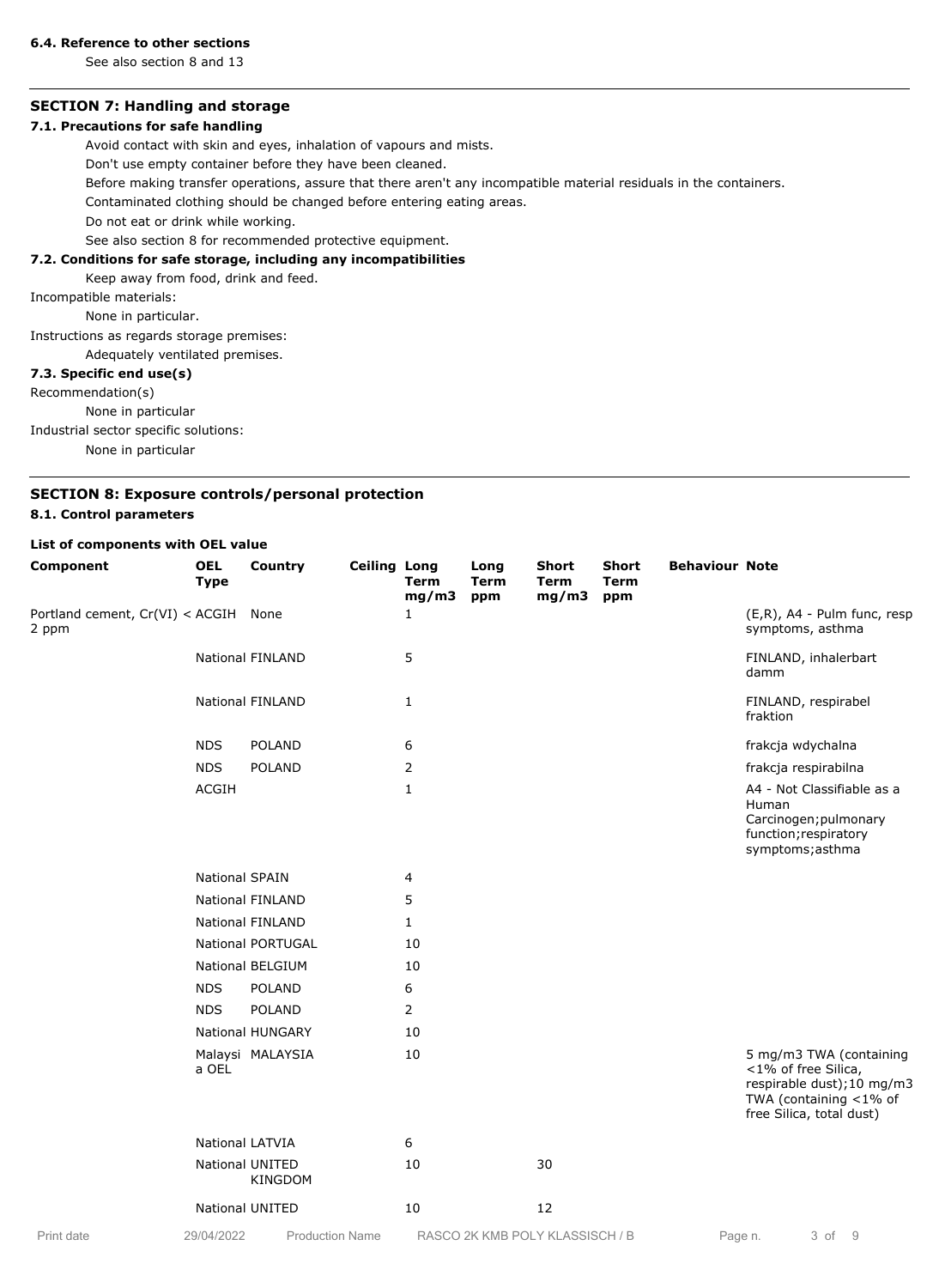| KINGDOM |  |
|---------|--|
|---------|--|

|                                            |                       | National UNITED<br><b>KINGDOM</b> | 4     | 30    |                                                                        |
|--------------------------------------------|-----------------------|-----------------------------------|-------|-------|------------------------------------------------------------------------|
|                                            |                       | National ROMANIA                  | 10    |       |                                                                        |
|                                            |                       | National CROATIA                  | 10    |       |                                                                        |
|                                            |                       | National CROATIA                  | 4     |       |                                                                        |
|                                            |                       | <b>National PORTUGAL</b>          | 1     |       |                                                                        |
|                                            |                       | <b>National BELGIUM</b>           | 1     |       |                                                                        |
| free crystalline silica (Ø<br>$< 10 \mu$ ) |                       | National SWEDEN                   | 0.100 |       | SWEDEN, respirable aerosol                                             |
|                                            |                       | National NORWAY                   | 0.100 |       | K: Chemicals to be treated<br>as carcinogenic.                         |
|                                            | <b>NDS</b>            | POLAND                            | 2.000 |       | frakcja wdychalna                                                      |
|                                            | <b>NDS</b>            | <b>POLAND</b>                     | 0.300 |       | frakcja respirabilna                                                   |
|                                            |                       | National DENMARK                  | 0.3   | 0.600 | DENMARK, inhalable<br>aerosol inhalable aerosol                        |
|                                            |                       | National DENMARK                  | 0.100 | 0.200 | DENMARK, respirable<br>aerosol respirable aerosol                      |
|                                            | ACGIH None            |                                   | 0.025 |       | (R), A2 - Pulm fibrosis, lung<br>cancer                                |
|                                            | EU                    | None                              | 0.025 |       | A2 (R) - Pulm fibrosis, lung<br>cancer                                 |
|                                            |                       | <b>National AUSTRIA</b>           | 0.150 |       | $A^*$                                                                  |
|                                            | ACGIH                 |                                   | 0.025 |       | A2 - Suspected Human<br>Carcinogen; lung<br>cancer; pulmonary fibrosis |
|                                            |                       | <b>National SWEDEN</b>            | 0.1   |       |                                                                        |
|                                            |                       | <b>National FRANCE</b>            | 0.1   |       |                                                                        |
|                                            | <b>National SPAIN</b> |                                   | 0.05  |       |                                                                        |
|                                            |                       | <b>National DENMARK</b>           | 0.3   |       |                                                                        |
|                                            |                       | <b>National DENMARK</b>           | 0.1   |       |                                                                        |
|                                            |                       | National FINLAND                  | 0.05  |       |                                                                        |
|                                            |                       | National PORTUGAL                 | 0.025 |       |                                                                        |
|                                            |                       | National NORWAY                   | 0.3   | 0.9   |                                                                        |
|                                            |                       | National NORWAY                   | 0.1   | 0.9   |                                                                        |
|                                            |                       | National BELGIUM                  | 0.1   |       |                                                                        |
|                                            | <b>NDS</b>            | POLAND                            | 0.1   |       |                                                                        |
|                                            | <b>NDS</b>            | NETHERLANDS                       | 0.075 |       |                                                                        |
|                                            |                       | National CZECH<br>REPUBLIC        | 0.1   |       |                                                                        |
|                                            |                       | National HUNGARY                  | 0.15  |       |                                                                        |
|                                            | a OEL                 | Malaysi MALAYSIA                  | 0.1   |       | 0.1 mg/m3 TWA (respirable<br>dust)                                     |
|                                            |                       | National ESTONIA                  | 0.1   |       |                                                                        |
|                                            |                       | National SLOVAKIA                 | 0.1   | 0.5   |                                                                        |
|                                            |                       | National SLOVENIA                 | 0.1   |       |                                                                        |
|                                            |                       | National BULGARIA                 | 0.07  |       |                                                                        |
|                                            |                       | National ROMANIA                  | 0.1   |       |                                                                        |
|                                            |                       | National LITHUANIA                | 0.1   |       |                                                                        |
|                                            |                       | National CROATIA                  | 0.1   |       |                                                                        |
|                                            | National ITALY        |                                   | 0.100 |       |                                                                        |

# **8.2. Exposure controls**

Eye protection:

Use close fitting safety goggles, don't use eye lens.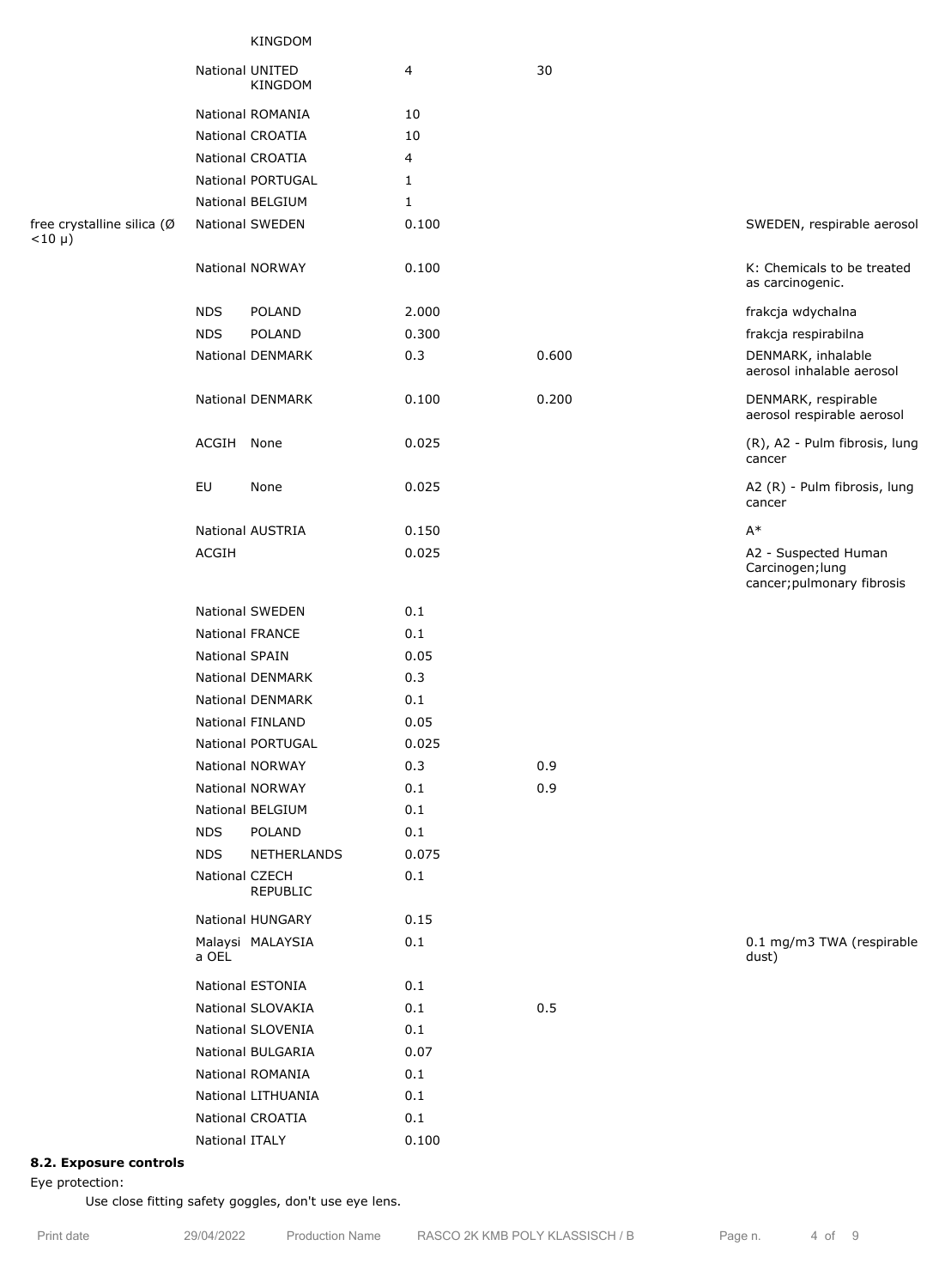Protection for skin:

Use clothing that provides comprehensive protection to the skin, e.g. cotton, rubber, PVC or viton. Protection for hands:

Suitable materials for safety gloves; EN ISO 374:

Polychloroprene - CR: thickness >=0,5mm; breakthrough time >=480min.

Nitrile rubber - NBR: thickness >=0,35mm; breakthrough time >=480min.

Butyl rubber - IIR: thickness >=0,5mm; breakthrough time >=480min.

Fluorinated rubber - FKM: thickness >=0,4mm; breakthrough time >=480min.

Nitrile gloves are suggested (1,3 mm; 480 min). Not recommended gloves: not waterproof gloves

### Respiratory protection:

Personal Protective Equipment should comply with relevant CE standards (as EN ISO 374 for gloves and EN ISO 166 for goggles), correctly maintained and stored. Consult the supplier to check the suitability of equipment against specific chemicals and for user information.

Respiratory protection must be used where exposure levels exceed workplace exposure limits. Refer to appropriate EN standards, like EN 136, 140, 143, 149, 14387 for information on selection and use of appropriate respiratory protection equipment. A dust mask (P2) should be worn if above exposure limits (EN 149)

Hygienic and Technical measures

Not available

Appropriate engineering controls:

Not available

# **SECTION 9: Physical and chemical properties**

### **9.1. Information on basic physical and chemical properties**

Physical state: Solid Appearance: powder Color: Grey Odour: Odourless Odour threshold: Melting point / freezing point: 1200 °C (2192 °F) Initial boiling point and boiling range: Not available Flammability: Not available Upper/lower flammability or explosive limits: Not available Flash point: Not available Auto-ignition temperature: Not available Decomposition temperature: Not available pH: Not available pH (water dispersion, 10%): 12.00 Viscosity: Not available Kinematic viscosity: Not available Solubility in water: no data available Solubility in oil: Not available Partition coefficient (n-octanol/water): Not available Vapour pressure: Not available Relative density: 1.50 g/cm3 Vapour density: Not available **Particle characteristics:** Particle size: Not available **9.2. Other information** Miscibility: Not available

Conductivity: Not available No other relevant information

# **SECTION 10: Stability and reactivity**

### **10.1. Reactivity**

Stable under normal conditions

# **10.2. Chemical stability**

Stable under normal conditions

# **10.3. Possibility of hazardous reactions**

None.

# **10.4. Conditions to avoid**

Stable under normal conditions.

# **10.5. Incompatible materials**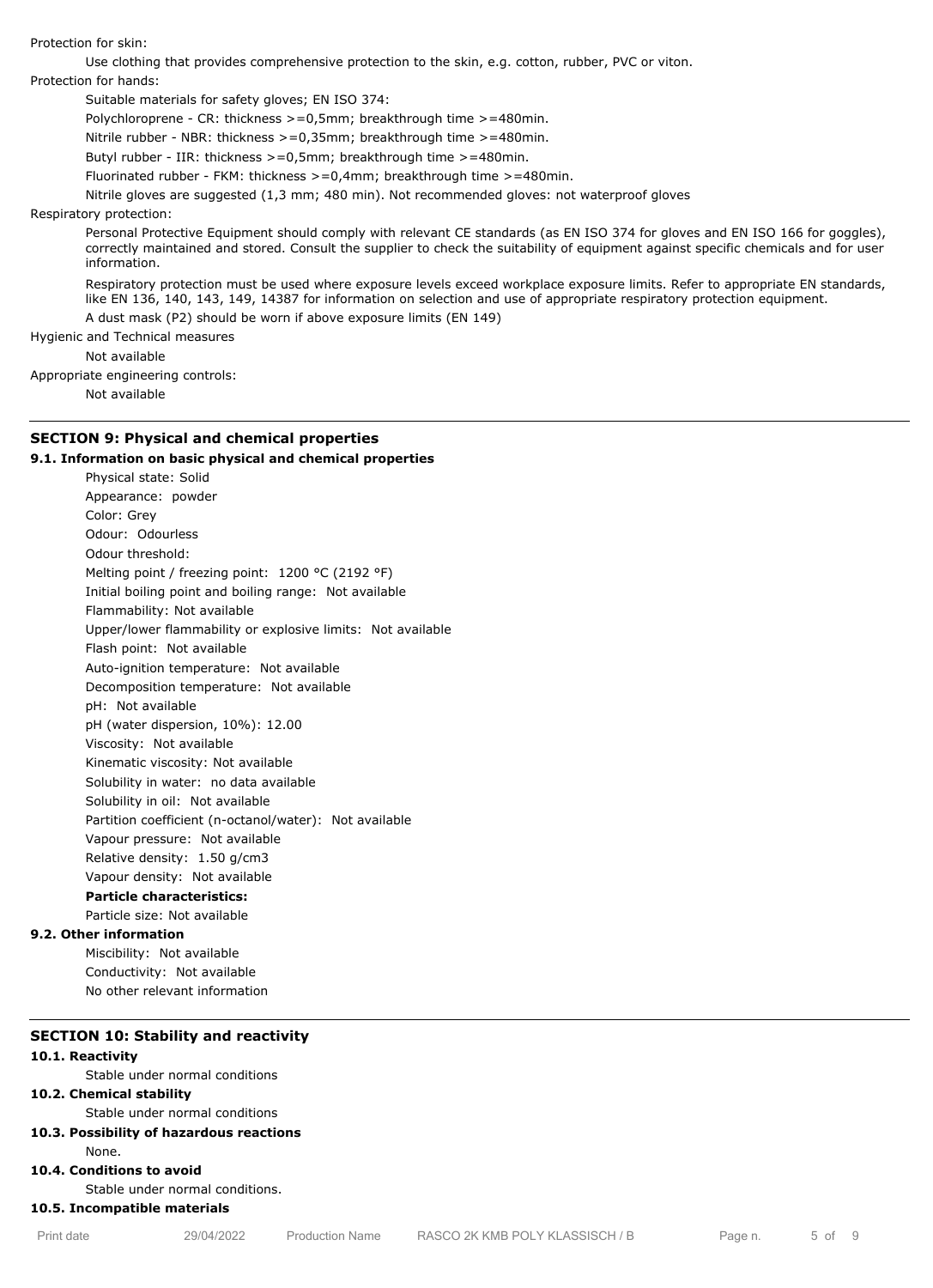None in particular.

# **10.6. Hazardous decomposition products**

None.

### **SECTION 11: Toxicological information**

### **11.1. Information on hazard classes as defined in Regulation (EC) No 1272/2008**

Contains cement. Cement gives a strong alkaline reaction with water and body fluids (e.g. sweat and eye fluids), therefore the contact with skin and eyes should be carefully avoided.

#### **Toxicological information of the mixture:**

| a) acute toxicity                    | Not classified                                                   |  |
|--------------------------------------|------------------------------------------------------------------|--|
|                                      | Based on available data, the classification criteria are not met |  |
| b) skin corrosion/irritation         | Not classified                                                   |  |
|                                      | Based on available data, the classification criteria are not met |  |
| c) serious eye damage/irritation     | The product is classified: Eye Dam. 1(H318)                      |  |
| d) respiratory or skin sensitisation | Not classified                                                   |  |
|                                      | Based on available data, the classification criteria are not met |  |
| e) germ cell mutagenicity            | Not classified                                                   |  |
|                                      | Based on available data, the classification criteria are not met |  |
| f) carcinogenicity                   | Not classified                                                   |  |
|                                      | Based on available data, the classification criteria are not met |  |
| g) reproductive toxicity             | Not classified                                                   |  |
|                                      | Based on available data, the classification criteria are not met |  |
| h) STOT-single exposure              | Not classified                                                   |  |
|                                      | Based on available data, the classification criteria are not met |  |
| i) STOT-repeated exposure            | Not classified                                                   |  |
|                                      | Based on available data, the classification criteria are not met |  |
| j) aspiration hazard                 | Not classified                                                   |  |
|                                      | Based on available data, the classification criteria are not met |  |

#### **Toxicological information on main components of the mixture:**

free crystalline silica  $(\emptyset \quad a)$  acute toxicity  $<$ 10 µ) LD50 Oral Rat = 500 mg/kg

# **11.2 Information on other hazards**

# **Endocrine disrupting properties:**

No endocrine disruptor substances present in concentration  $>= 0.1%$ 

# **SECTION 12: Ecological information**

# **12.1. Toxicity**

Adopt good working practices, so that the product is not released into the environment. Eco-Toxicological Information:

### **List of Eco-Toxicological properties of the product**

Not classified for environmental hazards

Based on available data, the classification criteria are not met

### **12.2. Persistence and degradability**

Not available

### **12.3. Bioaccumulative potential**

Not available

### **12.4. Mobility in soil**

Not available

# **12.5. Results of PBT and vPvB assessment**

No PBT, vPvB or endocrine disruptor substances present in concentration  $>= 0.1\%$ .

#### **12.6 Endocrine disrupting properties**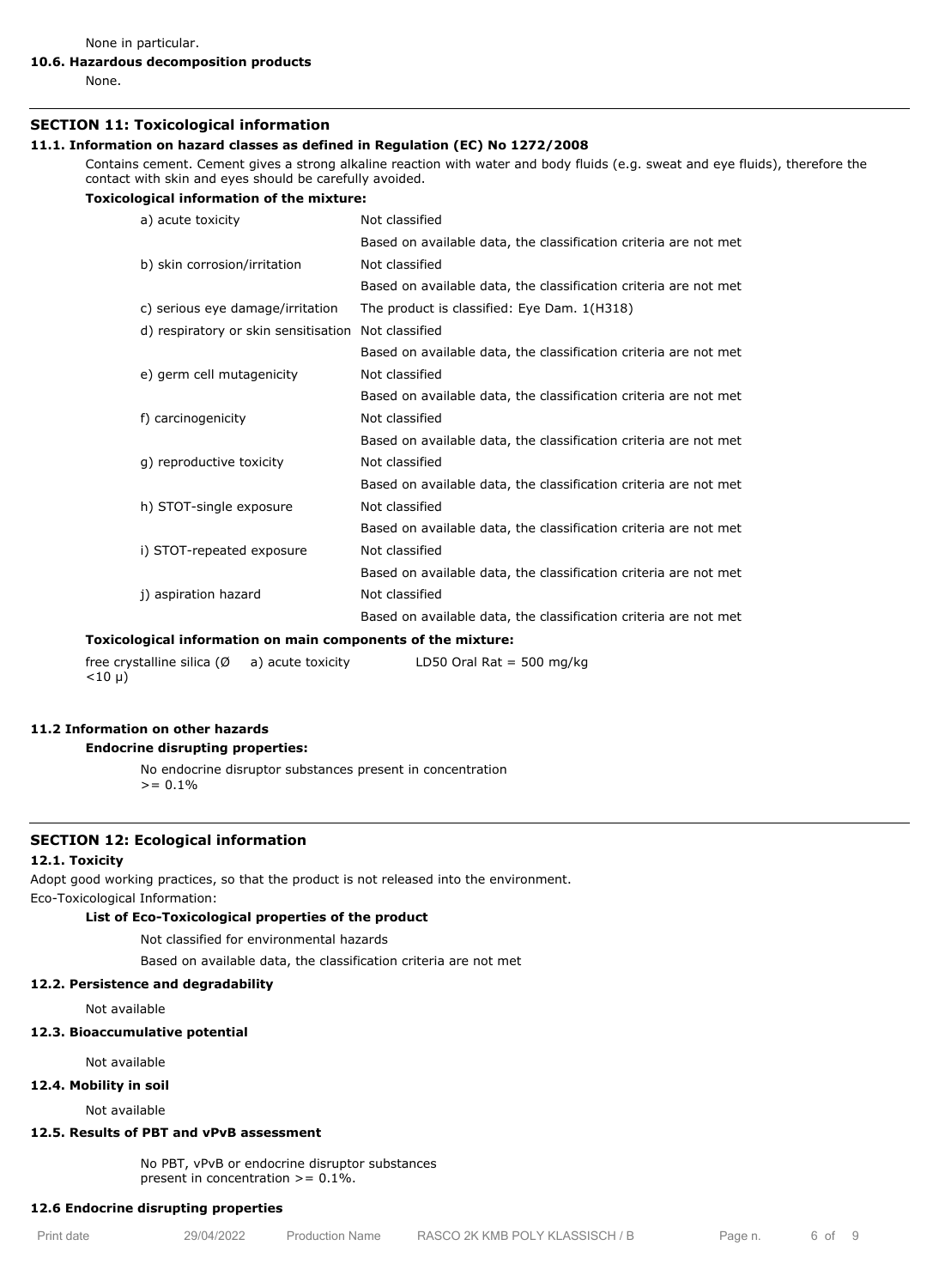### **12.7 Other adverse effects**

Not available

### **SECTION 13: Disposal considerations**

### **13.1. Waste treatment methods**

The generation of waste should be avoided or minimized wherever possible. Recover if possible.

A waste code (EWC) according to European List of Waste (LoW) cannot be specified, due to dependence on the usage. Contact and send to an authorized waste disposal service.

Methods of disposal:

Disposal of this product, solutions, packaging and any by-products should at all times comply with the requirements of environmental protection and waste disposal legislation and any regional local authority requirements.

Dispose of surplus and nonrecyclable products via a licensed waste disposal contractor.

Do not dispose of waste into sewers.

Hazardous waste: Yes

Disposal considerations:

Do not allow to enter drains or watercourses.

Dispose of product according to all federal, state and local applicable regulations.

If this product is mixed with other wastes, the original waste product code may no longer apply and the appropriate code should be assigned.

Dispose of containers contaminated by the product in accordance with local or national legal provisions. For further information, contact your local waste authority.

Special precautions:

This material and its container must be disposed of in a safe way. Care should be taken when handling untreated empty containers. Avoid dispersal of spilled material and runoff and contact with soil, waterways, drains and sewers.

Empty containers or liners may retain some product residues. Do not re-use empty containers.

# **SECTION 14: Transport information**

Not classified as dangerous in the meaning of transport regulations.

# **14.1. UN number or ID number**

Not Applicable

**14.2. UN proper shipping name**

Not Applicable

**14.3. Transport hazard class(es)**

# Not Applicable

**14.4. Packing group**

- Not Applicable
- **14.5. Environmental hazards**

Not Applicable

### **14.6. Special precautions for user**

Not Applicable

Road and Rail ( ADR-RID ) :

# Not Applicable

Air ( IATA ) :

Not Applicable

Sea ( IMDG ) :

Not Applicable

**14.7. Maritime transport in bulk according to IMO instruments**

Not Applicable

# **SECTION 15: Regulatory information**

**15.1. Safety, health and environmental regulations/legislation specific for the substance or mixture**

# VOC (2004/42/EC) : N.A. g/l

The product contains Cr (VI) under the limits established by annex. XVII pt.47. Respect the duration according to the information described on the packaging.

Dir. 98/24/EC (Risks related to chemical agents at work) Dir. 2000/39/EC (Occupational exposure limit values) Regulation (EC) n. 1907/2006 (REACH) Regulation (EU) n. 2020/878

Regulation (EC) n. 1272/2008 (CLP)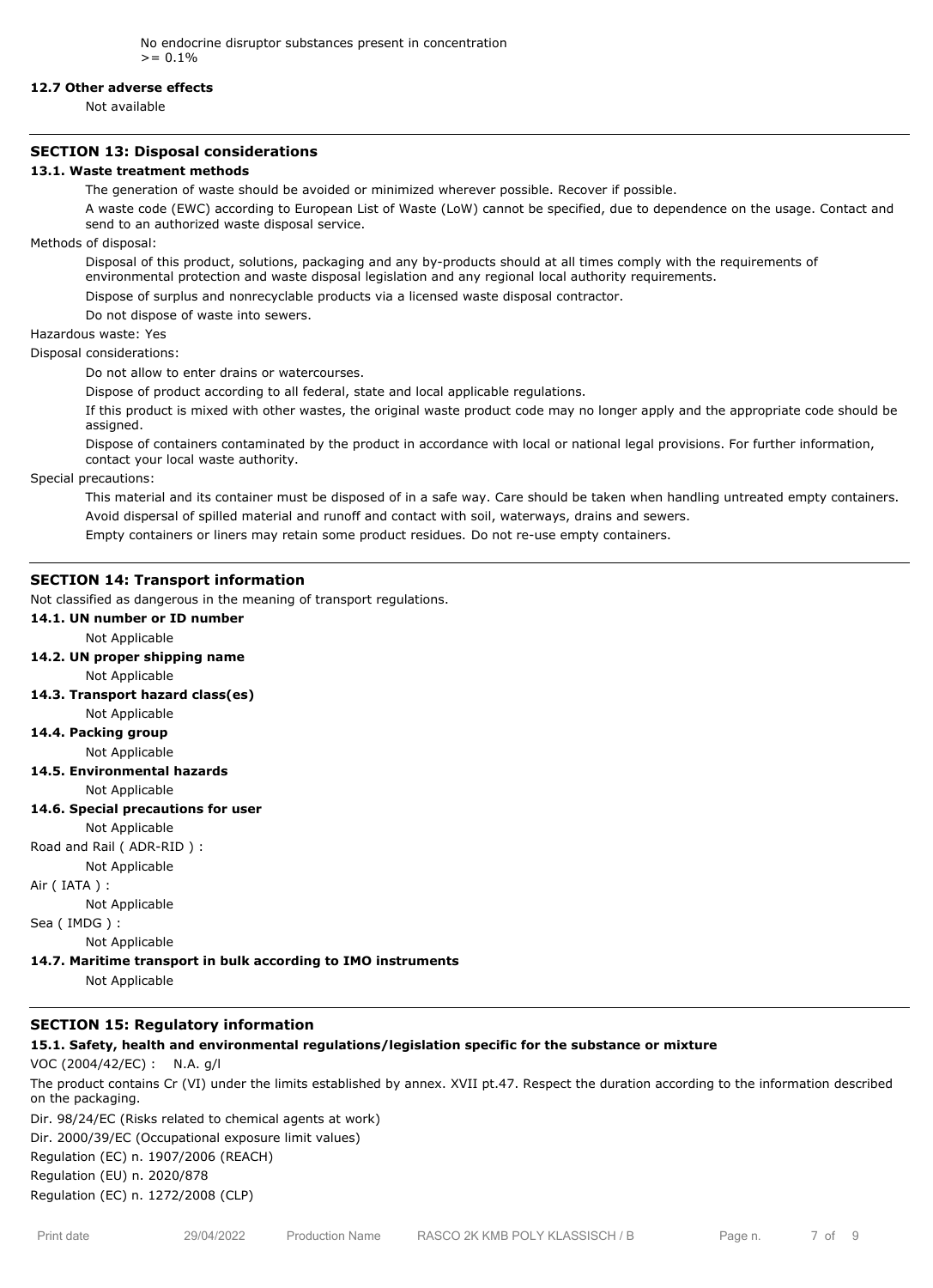Regulation (EC) n. 790/2009 (ATP 1 CLP) and (EU) n. 758/2013 Regulation (EU) n. 286/2011 (ATP 2 CLP) Regulation (EU) n. 618/2012 (ATP 3 CLP) Regulation (EU) n. 487/2013 (ATP 4 CLP) Regulation (EU) n. 944/2013 (ATP 5 CLP) Regulation (EU) n. 605/2014 (ATP 6 CLP) Regulation (EU) n. 2015/1221 (ATP 7 CLP) Regulation (EU) n. 2016/918 (ATP 8 CLP) Regulation (EU) n. 2016/1179 (ATP 9 CLP) Regulation (EU) n. 2017/776 (ATP 10 CLP) Regulation (EU) n. 2018/669 (ATP 11 CLP) Regulation (EU) n. 2019/521 (ATP 12 CLP) Regulation (EU) n. 2018/1480 (ATP 13 CLP) Regulation (EU) n. 2020/217 (ATP 14 CLP) Regulation (EU) n. 2020/1182 (ATP 15 CLP)

Provisions related to directive EU 2012/18 (Seveso III):

### Not available

# **Restrictions related to the product or the substances contained according to Annex XVII Regulation (EC) 1907/2006 (REACH) and subsequent modifications:**

Restrictions related to the product: None.

Restrictions related to the substances contained: 75

# **SVHC Substances:**

No data available

# **German Water Hazard Class (WGK)**

1

### **15.2. Chemical safety assessment**

No Chemical Safety Assessment has been carried out for the mixture.

### **SECTION 16: Other information**

| Code  | <b>Description</b>                                              |                                                                  |  |  |  |
|-------|-----------------------------------------------------------------|------------------------------------------------------------------|--|--|--|
| H315  | Causes skin irritation.                                         |                                                                  |  |  |  |
| H318  | Causes serious eye damage.                                      |                                                                  |  |  |  |
| H335  | May cause respiratory irritation.                               |                                                                  |  |  |  |
| H372  | Causes damage to organs through prolonged or repeated exposure. |                                                                  |  |  |  |
| Code  | Hazard class and hazard category                                | <b>Description</b>                                               |  |  |  |
| 3.2/2 | Skin Irrit. 2                                                   | Skin irritation, Category 2                                      |  |  |  |
| 3.3/1 | Eye Dam. 1                                                      | Serious eye damage, Category 1                                   |  |  |  |
| 3.8/3 | STOT SE 3                                                       | Specific target organ toxicity $-$ single exposure, Category 3   |  |  |  |
| 3.9/1 | STOT RE 1                                                       | Specific target organ toxicity $-$ repeated exposure, Category 1 |  |  |  |

### **Classification and procedure used to derive the classification for mixtures according to Regulation (EC) 1272/2008 [CLP]:**

#### **Classification according to Regulation Classification procedure (EC) Nr. 1272/2008** 3.3/1 Calculation method

If appropriate, specific provisions in relation to possible training for workers are mentioned in section 2. Any training related to safety in the workplace must in any case refer to a risk assessment that must be carried out by a company safety officer taking into account the specific operating and environmental conditions in which the products are used.

This document was prepared by a competent person who has received appropriate training.

Main bibliographic sources:

ECDIN - Environmental Chemicals Data and Information Network - Joint Research Centre, Commission of the European Communities

# SAX's DANGEROUS PROPERTIES OF INDUSTRIAL MATERIALS - Eight Edition - Van Nostrand Reinold

The information contained herein is based on our state of knowledge at the above-specified date. It refers solely to the product indicated and constitutes no guarantee of particular quality.

It is the duty of the user to ensure that this information is appropriate and complete with respect to the specific use intended. This SDS cancels and replaces any preceding release.

Legend to abbreviations and acronyms used in the safety data sheet:

### ACGIH: American Conference of Governmental Industrial Hygienists

ADR: European Agreement concerning the International Carriage of Dangerous Goods by Road.